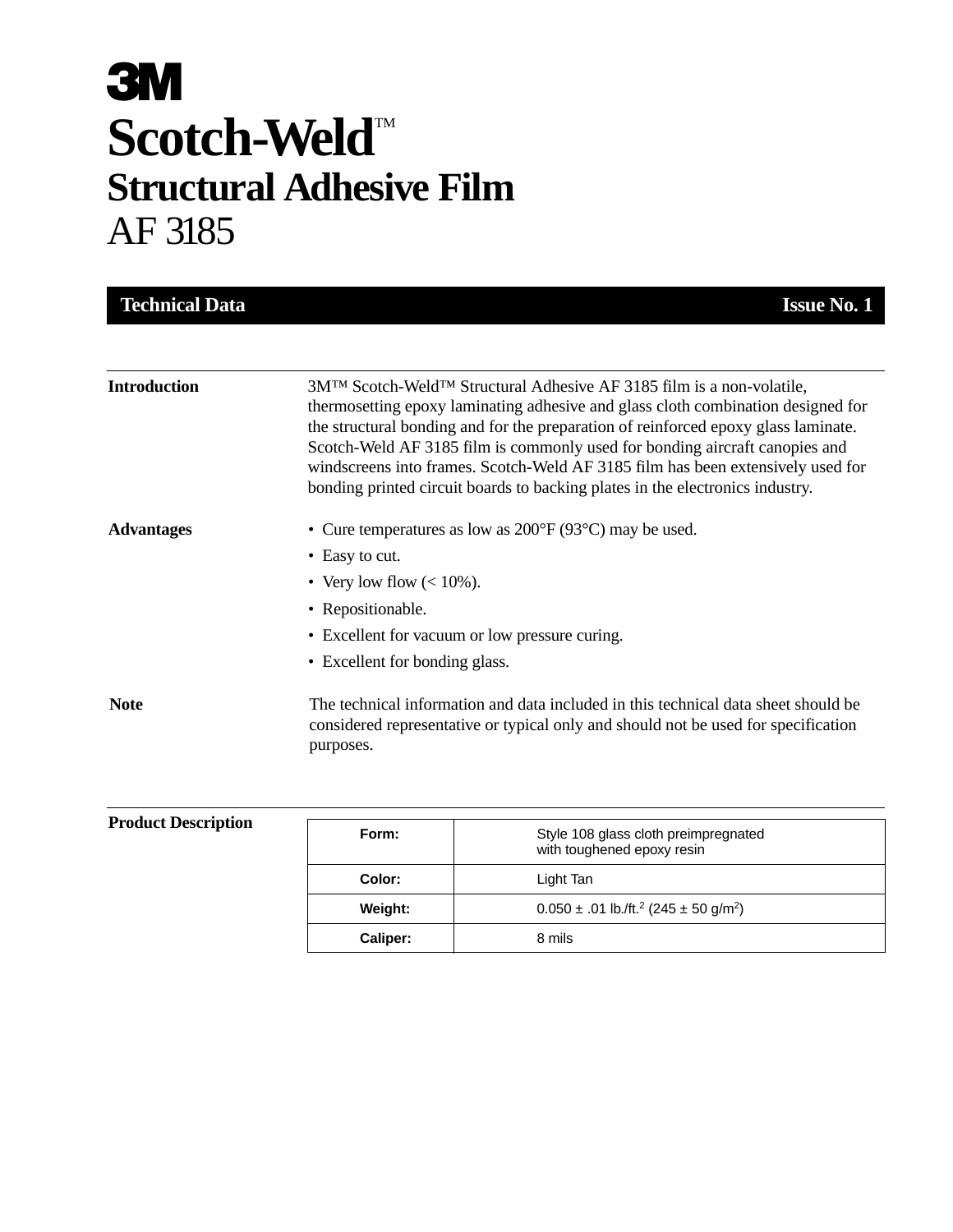# **Scotch-Weld™ Structural Adhesive Film**

AF 3185

### **Mechanical Performance**

### **Overlap Shear**

| . . | .<br>. | <br> |
|-----|--------|------|

ASTM D 1002

Metal: FPL etched 2024-T3 bare aluminum

Cure cycle: 200 ± 5°F - 12 to 15 psig - 6 hours - 9°F/minute rise rate Test load rate: 1200-1400 psi/minute (0.05 inches/minute)

### **Metal to Metal Climbing Drum Peel**

| <b>Test Temp</b> | <b>Peel Rate</b> | <b>Peel Strength</b> |
|------------------|------------------|----------------------|
| 75°F             | $1"$ /min        | 41 in Ib/in          |
| 75°F             | 3''/min          | 47 in Ib/in          |

### ASTM D 1781

Metal: FPL etched 2024-T3 clad aluminum Cure cycle: 235 ± 5°F - 35 psig - 90 minutes - 5°F/minute rise rate

**Application** Proper application is as important as proper design and laminating adhesive choice to obtain maximum laminate properties. Improper laminating techniques can result in partial or complete failure of an assembly.

### **Laminate Preparation:**

### **Laminate Lay-up:**

- 1. Cut portion of film to be used with protective liner in place.
- 2. Place film on part.
- 3. Roll in place with rubber roller. Heating film slightly will increase its tackiness.
- 4. Remove protective liner.
- 5. Repeat procedure until the desired number of plies are obtained.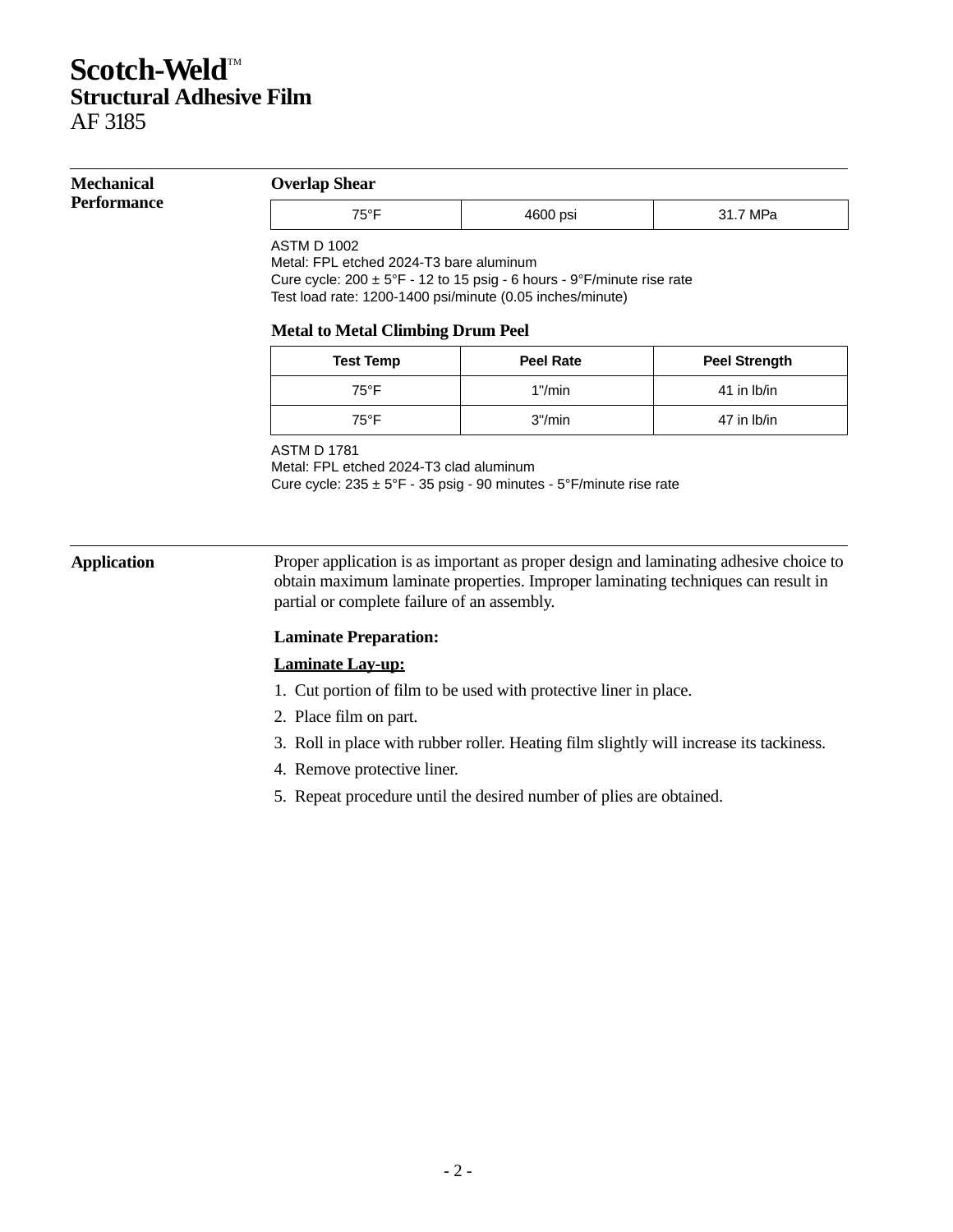# **Scotch-Weld™ Structural Adhesive Film** AF 3185

| <b>Cure Cycle</b> | A. General Cure Requirements                                                                                                                                                                                                                                                                                                                                                                                                                                                   |  |  |
|-------------------|--------------------------------------------------------------------------------------------------------------------------------------------------------------------------------------------------------------------------------------------------------------------------------------------------------------------------------------------------------------------------------------------------------------------------------------------------------------------------------|--|--|
|                   | The cure requirements for Scotch-Weld AF 3185 film are a function of Scotch-<br>Weld AF 3185 film properties. Specific application, equipment available,<br>production limitations and bond properties required. General cure properties of<br>Scotch-Weld AF 3185 film are as follows:                                                                                                                                                                                        |  |  |
|                   | 1. Cure Pressure:                                                                                                                                                                                                                                                                                                                                                                                                                                                              |  |  |
|                   | Pressure is required during cure to form a high strength bond. Pressure may be<br>applied by use of an autoclave, press, or vacuum bag.                                                                                                                                                                                                                                                                                                                                        |  |  |
|                   | 2. Cure Temperature:                                                                                                                                                                                                                                                                                                                                                                                                                                                           |  |  |
|                   | The cure temperature may be varied from 200 $\degree$ F to 350 $\degree$ F (93 $\degree$ C to 177 $\degree$ C)<br>depending upon the materials being used, equipment available and properties<br>desired. Scotch-Weld AF 3185 film will soften as temperature is increased and<br>cure will be initiated at $200^{\circ}F(93^{\circ}C)$ and a low strength gel formed.<br>Continued heating chemically converts this gel into a high strength, solvent<br>resistance bondline. |  |  |
|                   | 3. Cure Time:                                                                                                                                                                                                                                                                                                                                                                                                                                                                  |  |  |
|                   | Cure time depends upon the cure temperature used, methods heat application,<br>production limitations and bond properties required. Since no two operations<br>are exactly alike, it is recommend that a few simple experiments be conducted<br>varying both temperature and cure time to determine optimum conditions for<br>the particular application.                                                                                                                      |  |  |
|                   | <b>B.</b> Suggested Cure Cycle                                                                                                                                                                                                                                                                                                                                                                                                                                                 |  |  |
|                   | The following cure cycle has been used to obtain high strength bonds in our<br>laboratory.                                                                                                                                                                                                                                                                                                                                                                                     |  |  |
|                   | 1. Apply a positive pressure of 25 psi (0.17 MPa) and maintain throughout the<br>cure cycle.                                                                                                                                                                                                                                                                                                                                                                                   |  |  |
|                   | 2. Raise the temperature from ambient to $250^{\circ}F(121^{\circ}C)$ at a $5^{\circ}F/m$ inute rise rate<br>$(2.8^{\circ}C/minute$ rise).                                                                                                                                                                                                                                                                                                                                     |  |  |
|                   | 3. Cure for 60 minutes at $250^{\circ}F(121^{\circ}C)$ .                                                                                                                                                                                                                                                                                                                                                                                                                       |  |  |
|                   | 4. Cool to below $100^{\circ}F(38^{\circ}C)$ prior to release of positive pressure.                                                                                                                                                                                                                                                                                                                                                                                            |  |  |
| <b>Storage</b>    | Scotch-Weld AF 3185 film must be stored at $0^{\circ}F$ (-18 $^{\circ}C$ ) for lower. It should be<br>permitted to warm thoroughly to room temperature before using to prevent moisture<br>condensation.                                                                                                                                                                                                                                                                       |  |  |
| <b>Shelf Life</b> | When stored at $0^{\circ}F$ (-18 $^{\circ}C$ ) or below, the 3M Standard shelf life for Scotch-Weld<br>AF 3185 film is 6 months from date of shipment from 3M.                                                                                                                                                                                                                                                                                                                 |  |  |